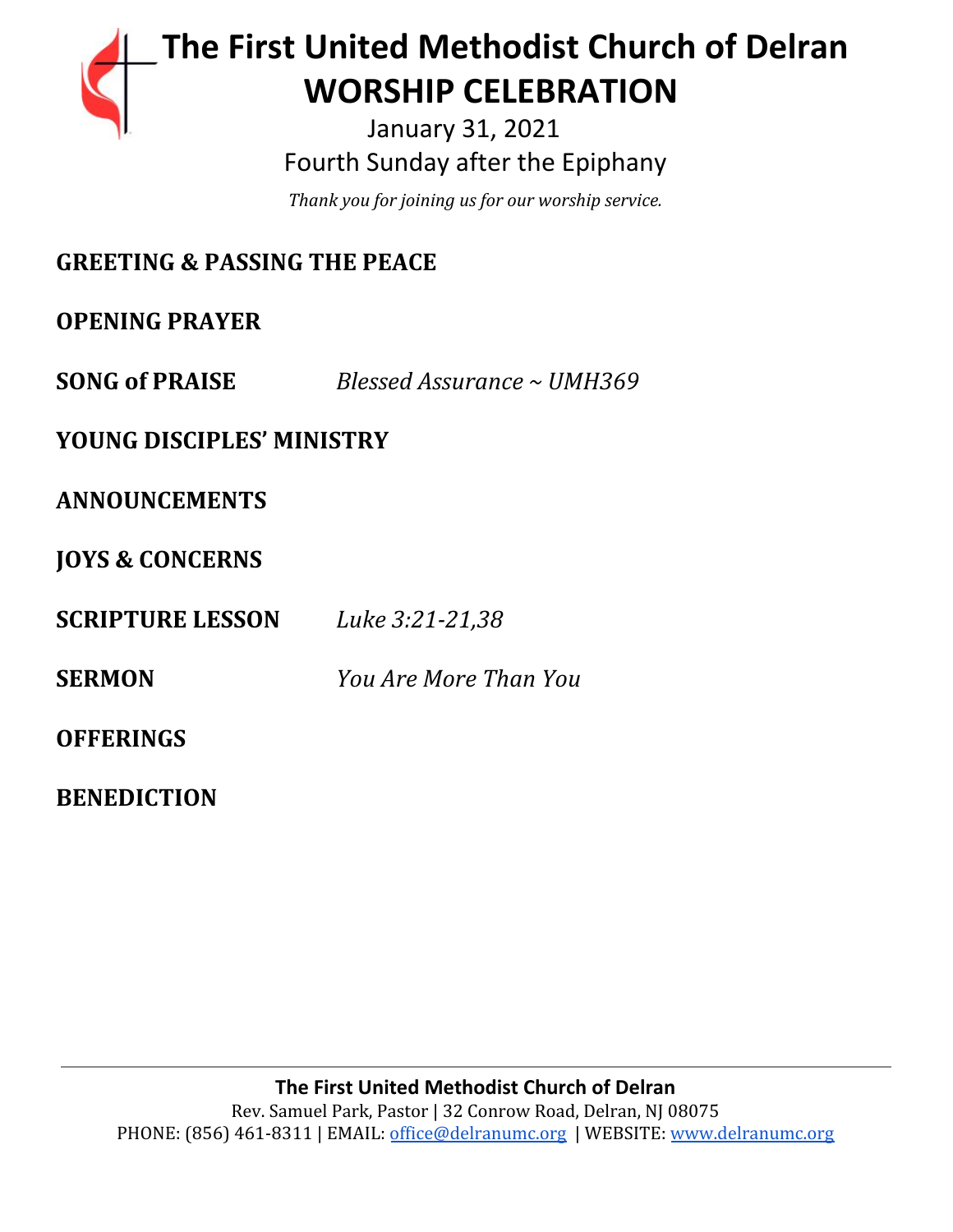## **The First United Methodist Church of Delran ANNOUNCEMENTS**

### JANUARY 31, 2021

#### **WORSHIP GOD**

- **Indoor Services** are underway in the Sanctuary on Sundays at 10AM. Masks, social distancing, & Pre-registration are required. Max capacity is 40 people. Nursery care is provided. Please pre-register on our website by Saturday morning before the Sunday service. The online service will be livestreamed from the Sanctuary at 10AM. Please prepare prayerfully & note the precautions & guidelines on our website, [delranumc.org](http://www.delranumc.org/).
- **Sunday Service Check-in:** [Complete](https://forms.gle/7zjnnfdpTjKiidYV8) this form to record your attendance for the online service.
- **Join the Service Online:** Please consult the *church [website](http://www.delranumc.org/) & [Facebook](https://www.facebook.com/FirstUnitedMethodistChurch.Delran) page* for updates.
- **Sermon Archive:** Access previously recorded sermons on our [archive](https://office2128.wixsite.com/firstumcdelran/weekly-sermons) web page.
- **Giving Options**: Please mail your tithes & offerings to the First UMC of Delran, 32 Conrow Road, Delran, NJ 08075, or go to the church [website](http://www.delranumc.org/) to *Donate with [Tithe.ly](https://tithe.ly/give?c=1379451)* or *[Donate](https://www.paypal.com/donate/?token=JgyQQyCzJSzuWb-4M_kVuUa8ORCkKdbhPebT-DwrySzFpiafxE6LsZCirp50sAsR0jT_60&country.x=US&locale.x=) with PayPal*.
- **Small Group Meetings for Feedback on Connecting Together:** On two Tuesdays, February 2 and 9 at 8:00 PM, we'll be having small group meetings over Zoom to dialogue and brainstorm ideas on how we might be better connected to others as we continue to journey through this pandemic together. All are welcome to join; please look for the Zoom meeting link in our weekly email.

#### **FELLOWSHIP & GROWTH**

- **● Sunday Virtual Lounge:** Join the virtual lounge after service to say "hi" and catch up with others! Watch for the Zoom link on our [Facebook](https://www.facebook.com/FirstUnitedMethodistChurch.Delran) page. Any issues signing in, call or text Mary Melvin at 856-630-5831.
- **Thursday Coffee Hour** will meet this week. Here is the [link](https://us02web.zoom.us/j/89774372219?pwd=aWY5Y2lUTldneFhBTzVTVEJLajJCZz09).
- **● YouTube Playlist:** [Click](https://www.youtube.com/watch?v=lJJQjFnX0nk&list=PL76HlEzH6SKYV7jHyH7qBV7M1G3TK8-OK) here to listen to the songs we will be singing throughout our services.
- **The Upper Room:** Access an electronic copy of the [January/February](https://6c27f891-75dc-4220-b2ea-acb893f4c6cd.filesusr.com/ugd/78659a_dc9482aa6fa14478bbc46ab27e9367c5.pdf) 2021 issue here. Print copies are available in the narthex.
- **Prayer Cards**: Prayer Cards for 2021 are available in the Narthex. Be sure to get one!

#### **NEXT GENERATION**

**● The Youth Group** is meeting Sundays at 8PM. Contact Melissa Pagani for details 609-733-6182.

#### **REACH OUT IN LOVE**

- **Food Pantry Focus Items:** Peanut Butter and Jelly
- **Basin & Towel Focus Item:** Dish soap
- **Prayer Quilt Requests:** If someone is in need of a prayer quilt, please contact Trish Davis at 856-829-9204.

**PRAYER CONCERNS:** Pastor Sam's mom and dad, the Cliver and Ricci family, Chris Verduin's eye surgery, Ken Johnston, the Littig family, Ed Kemble, the Melvin family, Shannon and her dad, Pete Baker, Jerry and Winnie Powell, Mike and CiCi Clauss, Soae's son David - short term disability and God's guidance on his journey; Rita Marra & 3 grown sons - lost her husband Matt suddenly; Gloria Fichana - working through reaction from 2nd COVID shot; Karen - kidney cancer, 3rd cancer in 10 years; Rhoda & family - loss of husband Jeff; Nancy - radiation treatment for lung cancer; Dorothy Frederick's friend Jennie Ryan - her father diagnosed with invasive bladder cancer; June John - prayers that breast cancer has not returned; For the Iacono family on the tragic loss of their daughter, to follow the example of Jesus and be kind to all

**PRAISES**: Wes & Carol Anderson's 61st wedding anniversary, Earle & Lynn Slimm - new grandson Owen, Gus' mom & dad safe from COVID, Charles Maffetone - for blessings and protecting family and friends